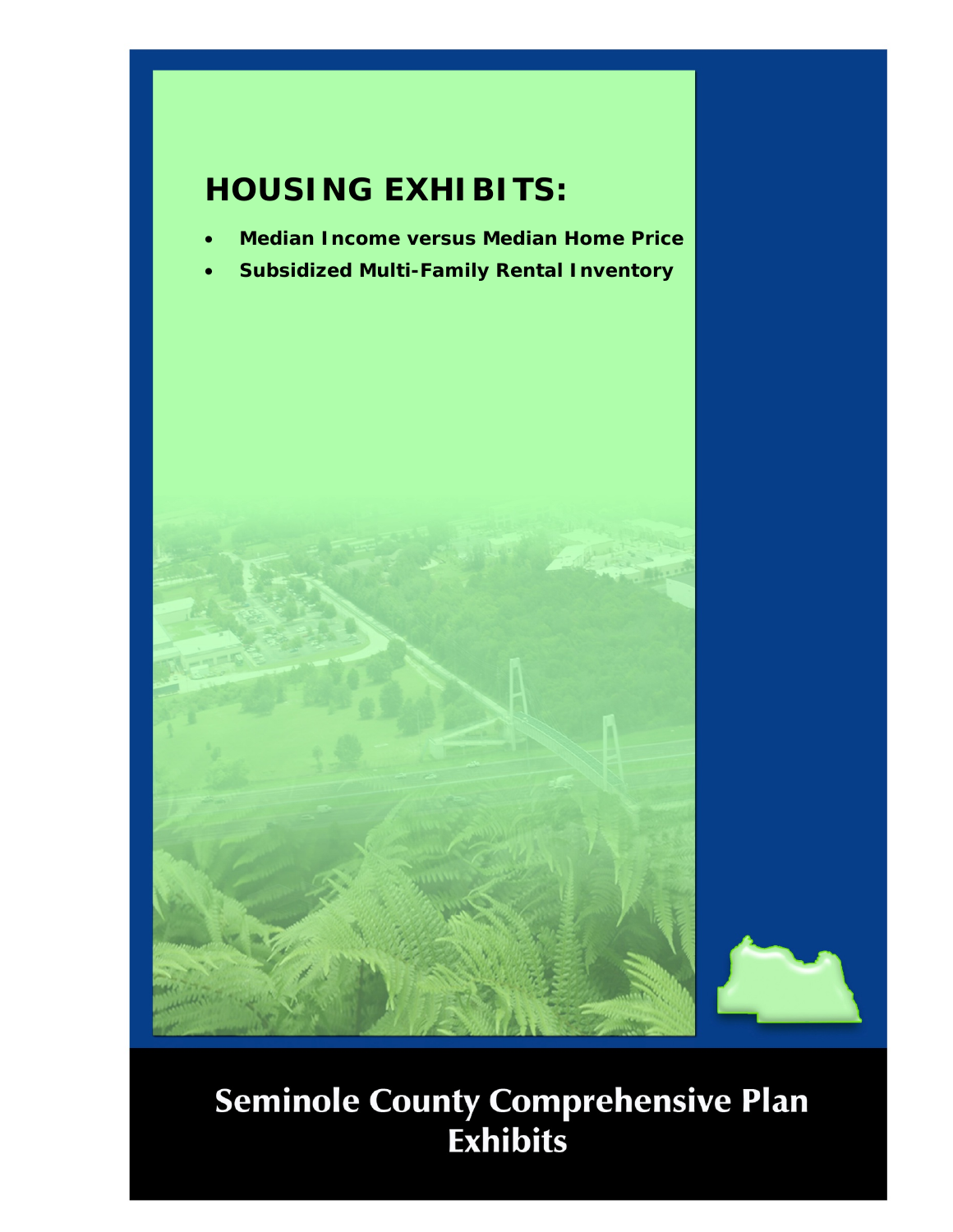

**Median Income versus Median Home Price** 



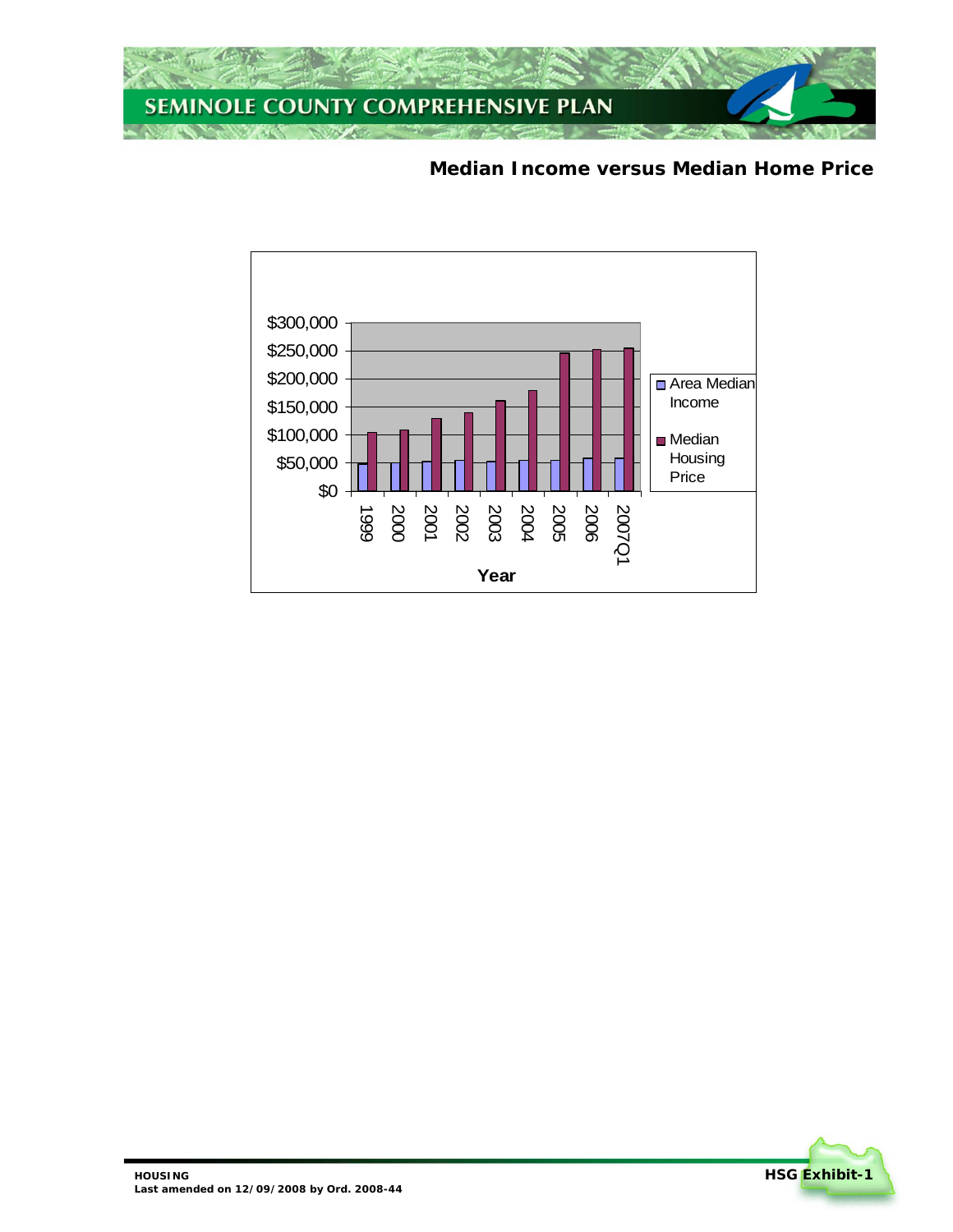## SEMINOLE COUNTY COMPREHENSIVE PLAN

## **Subsidized Multi-Family Rental Inventory**

| Development             | <b>Address</b>                   | City                   | Zip   | <b>Assisted</b><br><b>Units</b> |
|-------------------------|----------------------------------|------------------------|-------|---------------------------------|
| Mystic Cove             | 2780 Mystic Lake Drive           | Oviedo                 | 32765 | 184                             |
| Kensington Oaks         | Mellonville<br>440<br>South      | Sanford                | 32771 | 20                              |
|                         | Avenue                           |                        |       |                                 |
| <b>Brentwood Park</b>   | 242 Sharon Drive                 | Altamonte              | 32701 | 254                             |
|                         |                                  | Springs                |       |                                 |
| Lakeside North          | 275 East Central Parkway         | Altamonte              | 32701 | 360                             |
|                         |                                  | Springs                |       |                                 |
| North<br>Springs        | 1193 Merritt Street              | Altamonte              | 32701 | 12                              |
| Estates                 |                                  | Springs                |       |                                 |
| Oakland<br>Village      | 450 Cypress Street               | Altamonte              | 32714 | 12                              |
| <b>Estates</b>          |                                  | Springs                |       |                                 |
| Raven Crossings         | 801 Ravens Circle                | Altamonte              | 32714 | 248                             |
|                         |                                  | Springs                |       |                                 |
| <b>River Oaks</b>       | 569 Little River Loop            | Altamonte              | 32714 | 168                             |
|                         |                                  | Springs                | 32714 |                                 |
| Springs Colony          | 264 Springs Colony Circle        | Altamonte              |       | 188                             |
| Castle Woods            | 1131 Castle Wood Terrace         | Springs<br>Casselberry | 32707 | 304                             |
| Reflections             | 100 Reflections Circle           | Casselberry            | 32707 | 336                             |
| Sandpiper               | 709 Sandpiper Lane               | Casselberry            | 32707 | 196                             |
| Regal Pointe            | 1000 Regal Pointe Terrace        | Lake Mary              | 32746 | 284                             |
| Sun Lake                | 420 Sun Lake Circle              | Lake Mary              | 32746 | 464                             |
| The Hacienda            | 225 Wayman Street                | Longwood               | 32750 | 12                              |
| <b>Barrington Place</b> | 2785 Chaddsford Circle           | Oviedo                 | 32765 | 233                             |
| Elmhurst Village        | 5632 Aloma Avenue                | Oviedo                 | 32765 | 313                             |
| Loma Vista              | 5200 Loma Vista Circle           | Oviedo                 | 32765 | 380                             |
| <b>Bram Tower</b>       | 519 East 1st Street              | Sanford                | 32771 | 158                             |
| Cedar Creek             | 2450 Hartwell Avenue             | Sanford                | 32771 | 140                             |
| Charleston Club         | 500 Quarry Lane                  | Sanford                | 32773 | 288                             |
| Georgia Arms            | 2600 Georgia Avenue              | Sanford                | 32771 | 90                              |
| Hatteras Sound          | 13000 Island Bay Circle          | Sanford                | 32771 | 184                             |
| Huntington              | 112 Rosecliff Circle             | Sanford                | 32773 | 168                             |
| Reserve                 |                                  |                        |       |                                 |
| Lake Jennie I           | 1311 Santa Barbara Drive         | Sanford                | 32773 | 25                              |
| Lake Jennie II          | 1310 Santa Barbara Drive         | Sanford                | 32773 | 40                              |
| Logan Heights           | 100 Logan Heights Circle         | Sanford                | 32773 | 360                             |
| Palm Tree               | 900 East Airport Blvd.           | Sanford                | 32773 | 28                              |
| N/A                     | South<br>Sanford<br>2603         | Sanford                | 32771 | 8                               |
|                         | Avenue                           |                        |       |                                 |
| N/A                     | 2420 South Lake Avenue           | Sanford                | 32771 | $\overline{2}$                  |
| N/A                     | 2422 South Lake Avenue           | Sanford                | 32771 | $\overline{2}$                  |
| Sanford Landing         | 1800 West 1st Street             | Sanford                | 32771 | 264                             |
| Seminole Garden         | 1600 West 5 <sup>th</sup> Street | Sanford                | 32771 | 108                             |
| Seminole Pointe         | 4100 Geranium Lane               | Sanford                | 32771 | 336                             |
| <b>Stratford Point</b>  | 1700 Old England Loop            | Sanford                | 32771 | 384                             |
| <b>Town Centre</b>      | 100 Willner Circle               | Sanford                | 32771 | 184                             |